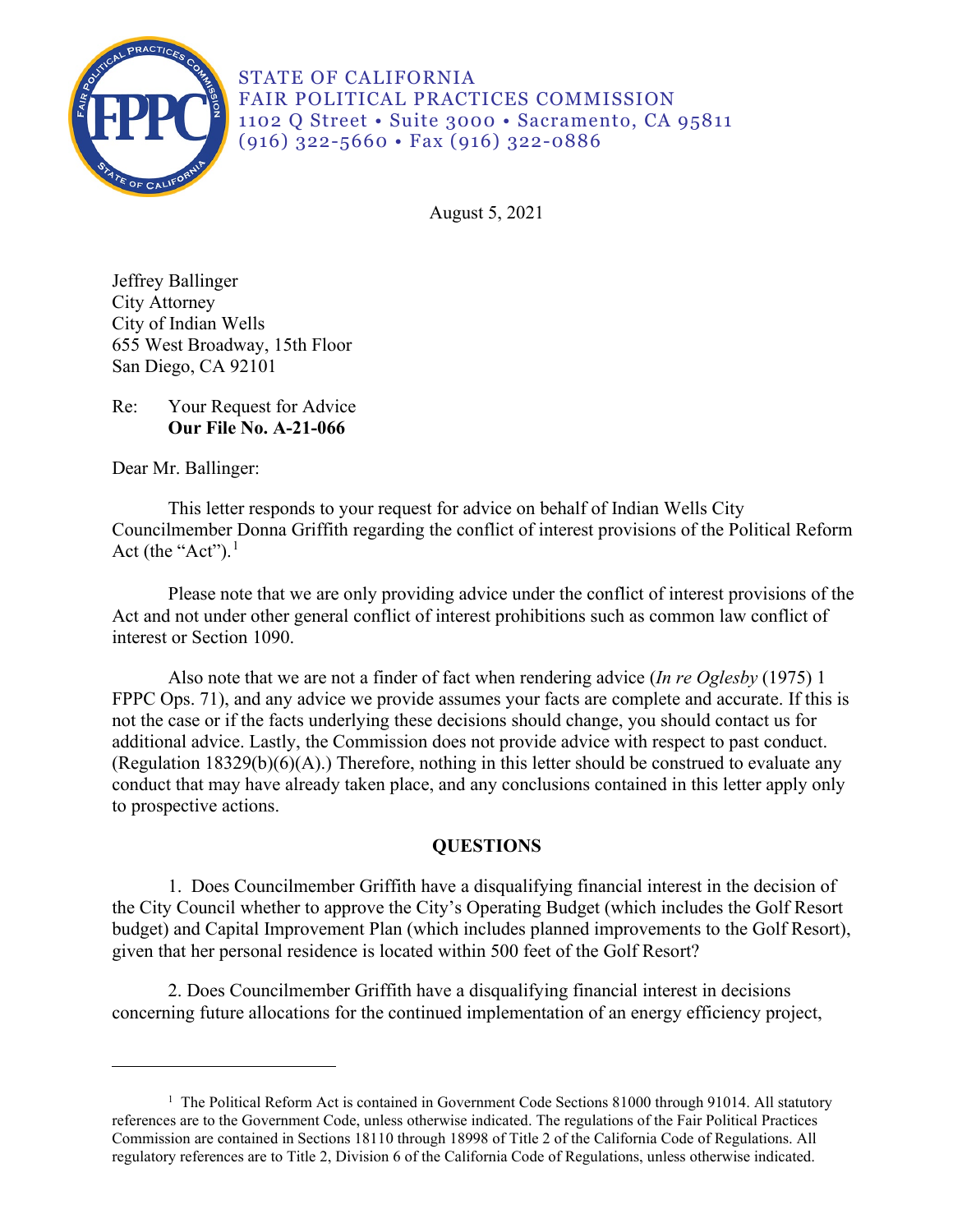which includes improvements to the Golf Resort, given that her personal residence is located within 500 feet of the Golf Resort?

### **CONCLUSIONS**

 of, or improvements to, the Golf Resort. However, as she already participated in the final vote to 1. Councilmember Griffith has a conflict of interest in decisions concerning the operations adopt or reject the previous Operating Budget, analysis as to the segmentation of the next budget decision cannot be provided without expressing an opinion related to the previous decision. As we do not provide advice in regard to past conduct, we can offer no opinion concerning the segmentation of the Operating Budget decisions.

 additional assistance prior to taking part in any decisions related to the project once the specific 2. The Act generally prohibits Councilmember Griffith from taking part in any decisions relating to the Energy Efficiency Project if those decisions would include projects located within the Golf Resort within 500 feet of her residence. She will also be prohibited from taking part in decisions relating to the Energy Efficiency Project that include projects located within 500 to 1,000 feet of her residence if the decisions will change her parcel's development or income producing potential, highest and best use, character or market value. Councilmember Griffith may wish to seek nature of the decision can be identified.

## **FACTS AS PRESENTED BY REQUESTER**

 City of Indian Wells ("City") and consists of two golf courses, a pro shop, a restaurant, and a "Shots The Indian Wells Golf Resort ("Golf Resort") is a municipal golf course operated by the in the Night" high-tech golf putting game. There are no memberships available for the Golf Resort. A City discount card ("Resident Card") is available for purchase by all City residents for the price of \$50, and includes discounts on rounds of golf, pro shop items, and meals at the Golf Resort, as well as discounts at other restaurants in the City and events at the Indian Wells Tennis Garden. The Golf Resort also offers discounts to guests of the nearby hotels.

## *Golf Resort Budget and CIP Improvements*

 Council will need to adopt its budget and CIP every year and will likely need to approve additional On May 20, 2021, the City Council approved the City's Biennial Operating Budget and Capital Improvement Plan ("CIP") (together, "Budget and CIP"). The proposed Budget included funding in an amount of \$13,386,771 for Fiscal Year 2021-22, and \$13,721,440 for Fiscal Year 2022-23, for operation and maintenance of the Golf Resort pursuant to the terms established in the City's contract with the Golf Resort operator. You state that the City Council segmented those two decisions, in accordance with Regulation 18706, and Councilmember Griffith did not participate in those portions of the Budget and CIP decisions that affected the Golf Resort. However, the City funding for the Energy Efficiency Project, so the Council will make future decisions on these matters.

The CIP is not a budget but rather a financial plan for capital improvements for the next five years. The program is not a commitment for spending; no authorization to spend funds exists until the City Council adopts the budget that includes the first two years of the five-year plan. The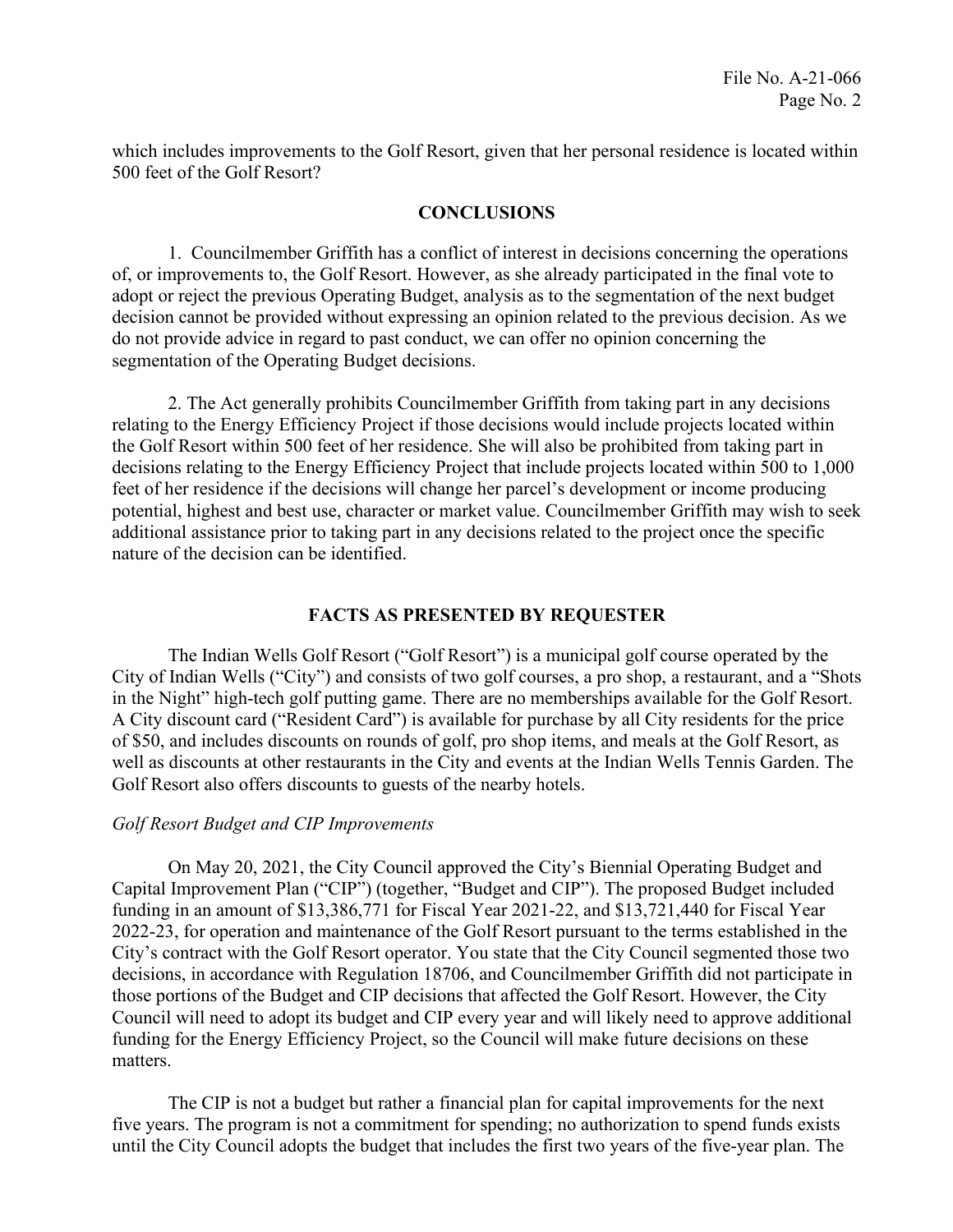proposed five-year CIP includes thirty-nine capital projects budgeted at a total of \$25.2 million. The proposed projects include driving range equipment replacement, golf cart replacement, bridge maintenance, and facility improvements to the Golf Resort, and these improvement projects total approximately \$3.8 million over the five-year period, or 15.3% of the total proposed CIP budget.

## *Energy Efficiency Project*

On May 20, 2021, the City Council authorized the City Manager to execute an energy services contract implementing a City Facilities Energy Efficiency Project ("Energy Efficiency Project"). Councilmember Griffith recused herself from that decision.

In January of 2020, prior to Councilmember Griffith's election to Council, the City Council identified reducing energy costs and identifying opportunities to utilize alternative energy sources a strategic priority. This strategic priority addresses the concern that utility costs continue to rise and comprise a significant portion of the City's overall operating budget.

 proposal that outlines a list of projects at a number of facilities to address energy usage and As part of the City's efforts toward increased energy efficiency, staff committed to work with industry professionals to evaluate the City's current energy consumption and identify projects to increase efficiency, reduce overall consumption and utilize alternative sources of energy. To that end, staff issued a Request for Qualifications ("RFQ") in July of 2020 seeking a certified Energy Services Company to serve as a consultant to the City. The City selected a consultant, who evaluated the City's current energy usage and completed an investment grade audit of all City facilities. Following this review and analysis, the consultant completed a comprehensive program consumption and reduce the overall cost of energy to the City.

The proposed Energy Efficiency Project includes the following improvements:

• Lighting upgrades (installation of LED lights) at City Hall, the Fire Station, the Public Works Building (all of which are well over 1,000 feet from Councilmember Griffith's residence), and the Golf Resort

• HVAC system upgrades at City Hall and the Golf Resort

 • Solar panel installation at various facility locations including the Public Works Maintenance Yard, the Fred Waring Maintenance Building, and the Golf Resort

- Power savers and transformers
- Solar battery storage
- Installation of a diesel backup generator at the Golf Resort

The backup generator proposed to be installed at the Golf Resort is designed to prevent any interruption in power during hours of operation and will facilitate a cooling center for City residents during power outages.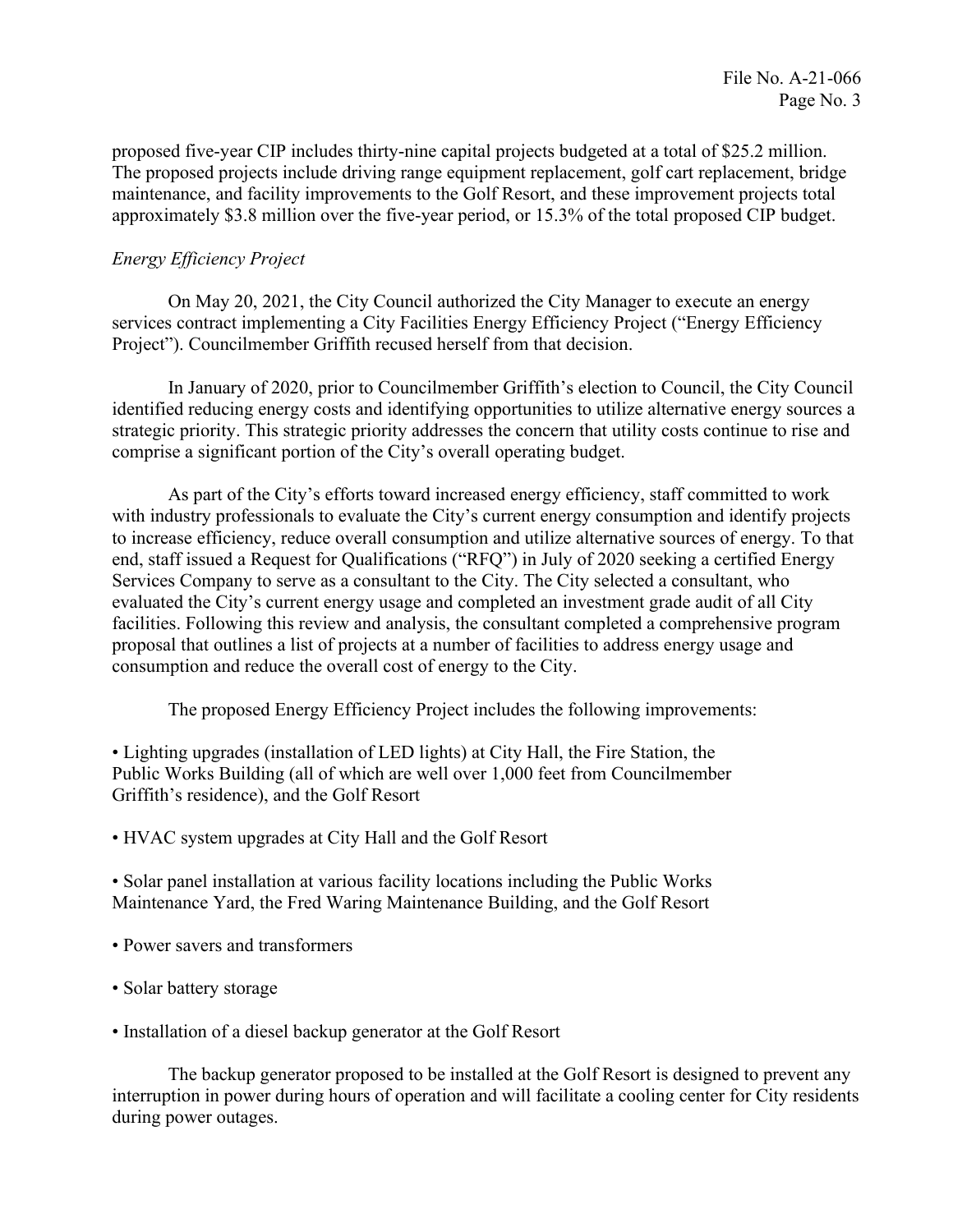The solar panel installations at the Golf Resort will not be slated to start construction until the summer of 2022 and the exact location of the solar panels will be determined through a collaborative process as the Golf Resort works through the master planning process, which is scheduled to begin in the next few months. Staff met with the proposed Golf Resort Master Plan consultant who is supportive of the City moving forward with the project and will assist the City in identifying appropriate locations for the solar panels at the Golf Resort.

The total cost of the proposed Energy Efficiency Project is \$9,068,169, which includes the base purchase cost of \$8,890,362 as well as a 2% controlled contingency on pricing. You anticipate that the Council will make future decisions concerning additional funding of the Energy Efficiency Project. You anticipate future decisions on the solar project, but have not yet identified the decisions that may return to the Council.

### *Councilmember Griffith*

Councilmember Griffith owns her personal residence, a single-family home that is located approximately 331 feet from the Golf Resort property when measured on a map in a direct line. However, the shortest driving distance from Councilmember's residence to the entrance of the Golf Resort is 5,140 feet. The Councilmember's residence is separated from the Golf Resort by a street, a sidewalk and landscaped area, Highway 111, and then another sidewalk and landscaped area. The Golf Resort is not visible from the Councilmember's residence.

Councilmember Griffith, like many other City residents, plays golf at the Golf Resort from time to time, and has purchased a Resident Card. In a subsequent email, you noted that three potential locations of the proposed generator range in distances between 1,197-feet and 1,369 from the Councilmember's property.

#### **ANALYSIS**

Under Section 87100 of the Act, "[n]o public official at any level of state or local government shall make, participate in making or in any way attempt to use his official position to influence a governmental decision in which he knows or has reason to know he has a financial interest." "A public official has a financial interest in a decision within the meaning of Section 87100 if it is reasonably foreseeable that the decision will have a material financial effect, distinguishable from its effect on the public generally, on the official, a member of his or her immediate family," or on certain specified economic interests, including "[a]ny real property in which the public official has a direct or indirect interest worth two thousand dollars (\$2,000) or more." (Section 87103(b).) Councilmember Griffith has an economic interest in her residential real property, which is located less than 500 feet from the Golf Resort, as well as her personal finances.

 "[a] financial effect on a financial interest is presumed to be reasonably foreseeable if the financial Regulation 18701(a) provides the applicable standard for determining the foreseeability of a financial effect on an economic interest explicitly involved in the governmental decision. It states, interest is a named party in, or the subject of, a governmental decision before the official or the official's agency. A financial interest is the subject of a proceeding if the decision involves the issuance, renewal, approval, denial or revocation of any license, permit, or other entitlement to, or contract with, the financial interest, and includes any governmental decision affecting a real property financial interest as described in Regulation 18702.2(a)(1)-(6)."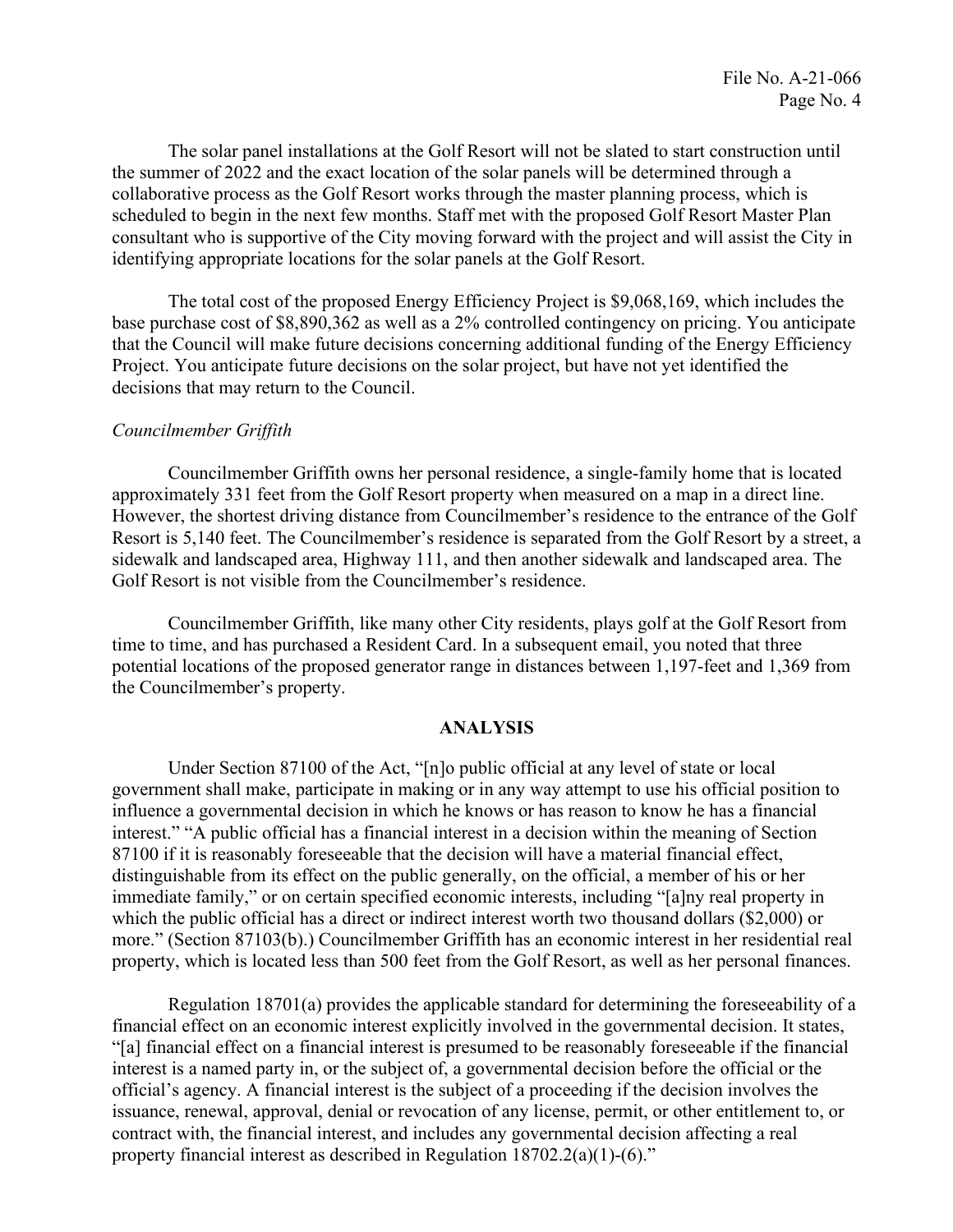economic interest is found in Regulation 18701(b). That regulation provides, "[a] financial effect recognized as a realistic possibility and more than hypothetical or theoretical, it is reasonably Where, as here, an official's economic interest is not explicitly involved in the governmental decision, the applicable standard for determining the foreseeability of a financial effect on the need not be likely to be considered reasonably foreseeable. In general, if the financial effect can be foreseeable. If the financial result cannot be expected absent extraordinary circumstances not subject to the public official's control, it is not reasonably foreseeable."

## *City Operating Budget*

On May 20, 2021, the City Council approved the City's Budget and CIP, which included funding of \$13,386,771 for Fiscal Year 2021-22, and \$13,721,440 for Fiscal Year 2022-23, for operation and maintenance of the Golf Resort. You state that the City Council segmented those two decisions, in accordance with Regulation 18706, and Councilmember Griffith did not participate in those portions of the Budget and CIP decisions that affected the Golf Resort. Currently, you ask if Councilmember Griffith may take part in the next City Operating Budget decision.

Generally, we can only advise that an official is not disqualified from a decision if property segmented from a decision in which the official has a disqualifying interest. The Commission's rules for segmenting a decision are found in Regulation 18706. However, as Councilmember Griffith took part in the previous City Operating Budget decisions, an analysis as to the segmentation of the next budget decision cannot be provided without expressing an opinion related to the previous decision. Accordingly, the approval of the next City Budget, which includes allocations for the Golf Resort, implicates past conduct, as it involves the same underlying facts as the budget decision which has already take place. As such, we cannot advise on Councilmember Griffith's participation in the next budget decision. (Regulation 18329(b)(6)(A).)

## *Golf Resort Budget and CIP Improvements*

The decisions at issue concern approval of the Golf Resort budget and CIP improvements. The proposed projects include driving range equipment replacement, golf cart replacement, bridge maintenance, and facility improvements to the Golf Resort, and these improvement projects total approximately \$3.8 million over the five-year period, or 15.3% of the total proposed CIP budget. Councilmember Griffith's residence is located less than 500 feet from the Golf Resort

The reasonably foreseeable financial effect of a governmental decision on a parcel of real property in which an official has a financial interest, other than a leasehold interest, is material whenever the governmental decision involves property located 500 feet or less from the property line of the parcel unless there is clear and convincing evidence that the decision will not have any measurable impact on the official's property. (Regulation 18702.2(a)(7).)

Under this standard, it is presumed that the reasonably foreseeable financial effect of a governmental decision is material, unless there is clear and convincing evidence that the decision will not have any measurable impact on Councilmember Griffith's real property. As noted above, these improvements include the replacement of driving range equipment and golf carts, bridge